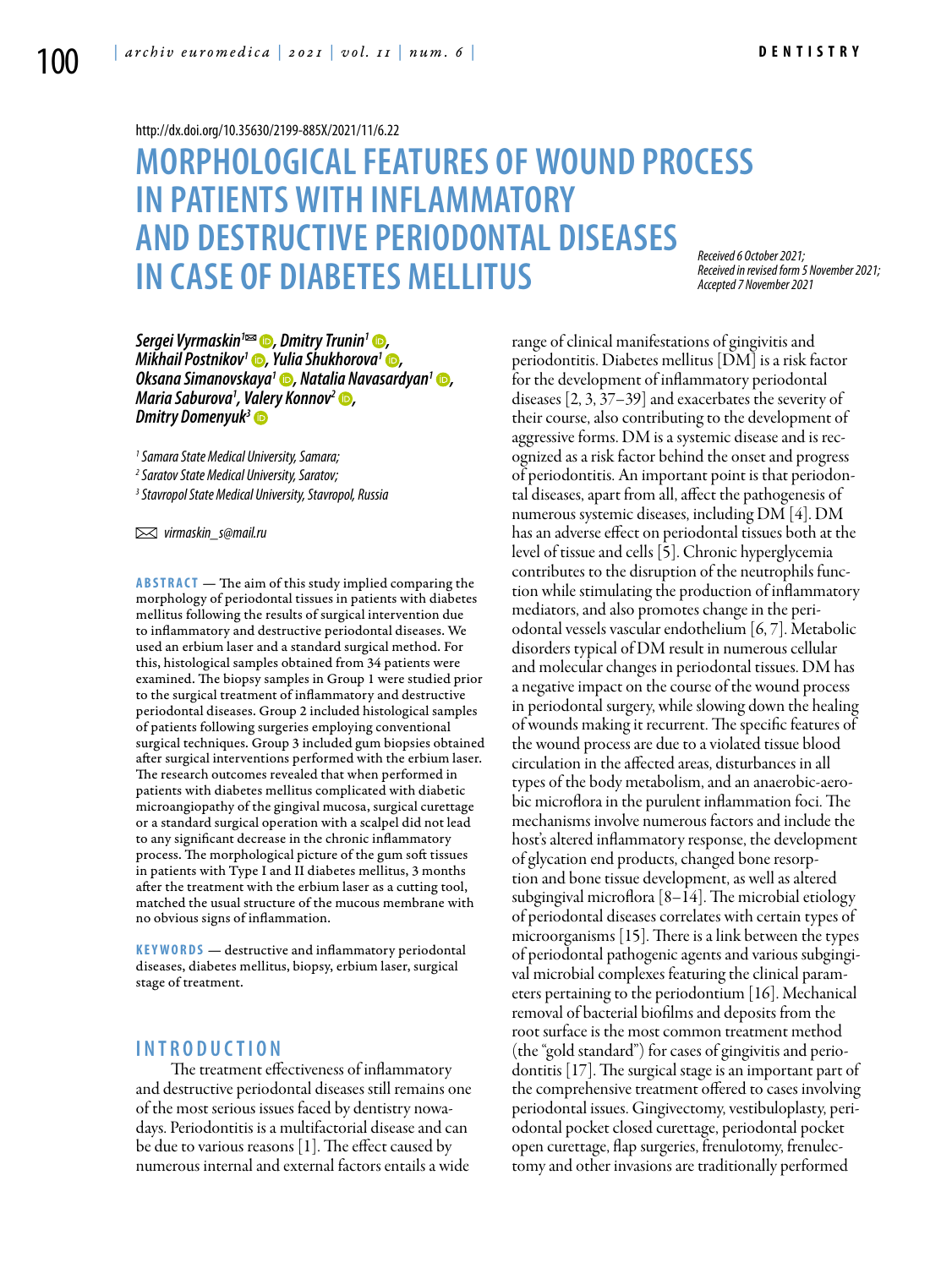using conventional sets of surgical instruments, namely scalpel, curettage spoons, borers, cutters, suture material, etc. However, there are a number of factors that will reduce the effectiveness of the procedure in terms of complete bacterial elimination, such as unfavorable anatomical conditions [18], invasion of periodontal pathogens into the gingival tissue [19], and related diseases such as DM. The postoperative period includes a decrease in the soft and bone tissues, as well as the occurrence of purulent-inflammatory complications and relapses. Surgical infection in the inflammation foci complicates the course of purulent diseases, slowing down the reparation. The traumatic nature of surgical interventions, postoperative complications and the need to preserve the tissues involved in the pathological process as much as possible demand new treatment options, surgical laser technologies being one of them.

As far as the cutting tool is concerned, the Er: YAG laser offers an alternative to a conventional scalpel. Laser is good when treating patients with systemic factors that can change periodontal tissues biological response through regeneration after mechanical treatment and surgery, or may contribute to the disease progression. Speaking of these modifying factors, an important role here belongs to diabetes mellitus [20, 21]. The Er: YAG lasers are used for the sanation of the dentoalveolar pocket, the elimination of periodontal pathogens, as well as for scaling and root planing [22]. The effect of the Er: YAG laser is similar to that of scaling with root planing [27–30], with a more prominent reduction in the microbial population in the long term, when working with the laser [31]. The clinical effect of the laser is comparable to scaling with root planing when treating periodontitis [30–32]. The Er: YAG laser, unlike other lasers, is effective for surgery involving soft tissues and mineralized tissues. The laser ensures ablation with the required hemostasis and a decrease in the bacterial load [23]. Procedures for lengthening the clinical crown of a tooth, frenulectomy, vestibuloplasty, preparation of the bed tissues for prosthetics, removal of excess gum tissue arising through injury and the use of medications, gingivectomy or gingivotomy, are performed using powerful lasers featuring sufficient hemostasis, while the clinical procedure is more conservative [24]. Lasers shorten the procedure duration, reducing the need for flaps and sutures. Employing the Er: YAG lasers for periodontal surgery allows enhancing tissue regeneration, helps perform surgeries without any discomfort caused during or following the treatment, and with no postoperative sensitivity, pain or bleeding. Activated metabolic processes of cells and improved microcirculation after laser treatment, promotes reparative processes in the area of the surgical wound [33]. The Er: YAG

lasers allow making incisions as well as excision of the gum soft tissues and mucous membrane, yet, their use is limited to flap surgery [25]. Dental lasers have been developed using fiber optics helping gain access to periodontal pockets, which, in turn, ensures a powerful bactericidal effect. The ability of water molecules to absorb laser radiation is the factor that determines its penetration into tissues, as well as its capacity to cause thermal damage to surrounding tissues [26]. The Er: YAG laser radiation (2940 nm) makes it effective both for operating on soft tissues and on mineralized tissues. The laser energy is absorbed into the respective gum tissue, while there is no unwanted thermal damage affecting the adjacent tissues (enamel, dentin and bone). This factor makes the laser-involving procedure easy to perform, also allowing conservative and precise removal of the target tissue, especially in areas where periodontal aesthetics is something to be taken into consideration. Using the erbium laser in periodontal surgery in an outpatient setting offers a number of intraoperative and postoperative advantages, namely, reduced tissue traumatization through the surgery, high-quality hemostasis, shorter tissue regeneration time, and prevention of postoperative edema.

#### *Aim of study:*

to carry out a comparative morphological investigation into the wound process in patients with inflammatory and destructive periodontal diseases against Type I and II diabetes mellitus following surgical intervention involving the use of both the erbium laser and a scalpel.

## **MATERIALS AND METHODS**

The study was conducted at the Department of General and Clinical Pathology: Pathological Anatomy, Pathological Physiology (Samara State Medical University, Russia) and in the histological laboratory of the clinic pathology department (Samara State Medical University, Russia).

The clinical data is based on what was obtained through surgical treatment offered to patients with infection purulent foci affecting periodontal tissues. The inclusion criteria for the study were chronic types of periodontitis against Type I and II diabetes mellitus. There were no differences made as to the form of diabetes mellitus, since all patients reveal identical clinical signs of the diseases. A total of 34 patients underwent surgeries and were observed subject to the indications  $(26 -$  females; 8 — males). The average age of all the patients was 56±5. The average age, gender, the nature of the purulent-necrotic process, as well as other factors were comparable in the 3 clinical groups that the patients had been broken into. The inclusion in each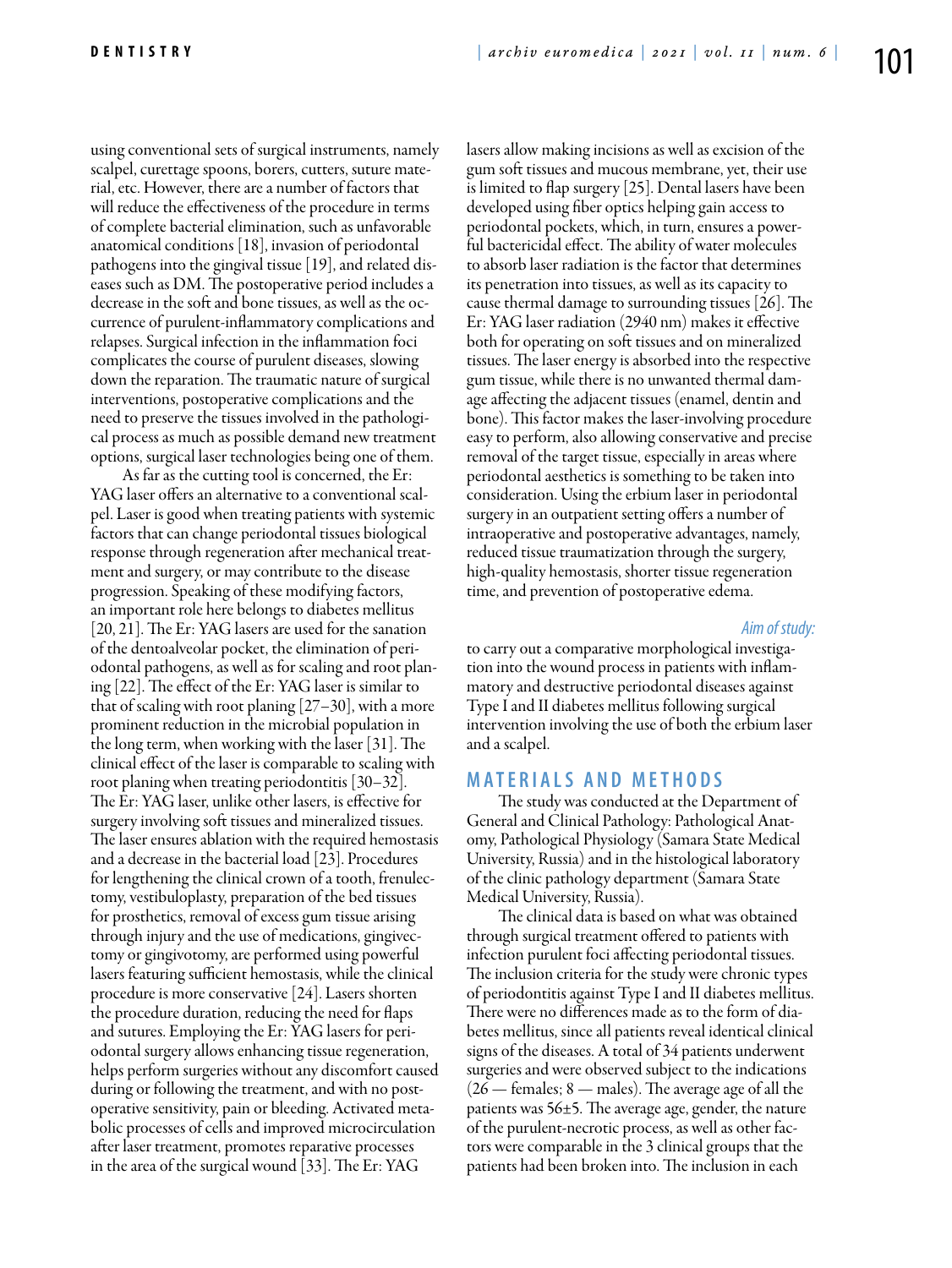group was based on a voluntary and informed consent. The study meets the requirements set by the Committee for Bioethics functioning at the Samara State Medical University (of 27/01/2010).

To study the morphological features of the gum tissue, biopsy samples were taken at different stages of the surgical treatment. The entire body of samples through the study included 136 histological preparations. The morphological material was studied in 3 groups. The first — control — group, included fragments of the gingival mucosa tissues obtained from patients prior to the start of treatment. The samples in the group were examined straight after taking biopsies. The second group included biopsies of patients following surgeries performed with conventional surgical techniques using a scalpel, curette spoons, borers, cutters, etc. The sample collection as well as the study were done 7–10 days and 1–3 months after surgeries at the stages of comprehensive treatment. The third group — the one under study — had gingival mucosa tissues obtained after surgical interventions on periodontal tissues, with the Er: YAG laser (2940 nm) used (KEY Laser ® 3; KaVo, Biberach, Germany) as the cutting tool with the parameters of 120 mJ, 10 Hz, and the supply of an aqueous spray to the target tissues. The sampling and the study were carried out 7–10 days and 1–3 months following operations on periodontal tissues. The morphological studies were carried out using biopsy samples for histological analysis. The samples included soft tissue fragments of marginal periodontium (volume — 0.2*×*0.5 cm; 2–4 pieces as per each observation). The samples were fixed in 10% neutral formalin and, according to the commonly accepted method, poured into paraffin blocks. Histological sections made of paraffin blocks (4–5 microns) were stained with hematoxylin and eosin, picrofuxin. The completed preparations were examined with a photomicroscope, analyzed and photographed.

This work relied on the calculation of the percentage ratio (volume density) for epithelium, connective tissue, inflammatory infiltrate on preparations stained with picrofuxin subject to the method of point count based on the Videotest-morpho image visualization software. The statistical processing of the respective data was done on the Statistica standard software package in Windows. The histometric study algorithm included carrying out the measurements themselves (12 in each histological sample), preliminary measurements with the identification of the required number of counting signs, the identification of the correction factor for the tissue shrinkage, and checking the hypothesis for the distribution normality.

#### **R e s u l t s**

The first group's histological samples obtained prior to surgery, featured morphological signs of chronic inflammatory periodontal diseases in the acute stage. Microscopic examination of the bloodstream revealed signs of diabetic microangiopathy in biopsies. The capillary vessels were found to have thickened walls, which was due to puffiness and the development of protein lumpy masses. Congestion of small-size vessels also featuring signs of exudative reactions was observed against morphological changes in connective tissue and multilayer squamous epithelium. The typical polymorphocellular infiltration of connective tissue with the plasma cells to be observed, as well as diffuse lymphoid tissue, point at the inflammation chronization in the studied gingival fragments. The evidence of a high inflammatory activity can be found in leukostases and leukocyte infiltration in the areas of necrotically altered epithelium within the pathological focus. The materials contained typical signs of coarsening collagen fibers in connective tissue with a dominating cellular component, dysplasia and metaplasia of the epithelial layer. Collagen fibers, as well as vessel walls in the preparations, were observed to be of different thickness with varying tinctorial properties when stained with picrofuxin (Fig. 1).

The gingival mucosa preparations that were studied, were observed to bear features typical of dysregulation against the background of proliferative processes. The presence of a granular layer in a multilayer flat non-keratinizing epithelium meant a tendency towards keratinization. In the histological preparations, we could observe thinning the epithelial layer with smoothed papillae. A significant loss of vertical anisomorphy was to be seen in the biopsies, with a mild degree of epithelial cell dysplasia present. There were certain features of leukocyte infiltration of the basal and spinous epithelial layers with areas of intraepithelial desquamation. In addition, acanthosis with edema, a changed structure of epithelial cell contacts and vacuolization of the Malpighian layer elements were obvious in the epithelial lining (Fig. 2).

In Group 2 samples obtained one month following periodontal surgery, blood vessels with changed wall thickness, puffiness and endothelium swelling remained (Fig. 3).

Proliferative-reparative changes were observed in the preparations; fibrous changes could be seen in the connective tissue, while granulation tissue prevailed over mature collagen fibers. In the histological preparations, dysregeneration signs were to be seen in the stromal structures and epithelium. The collagen fibers in the examined fragments differed in maturity and tinctorial properties (Fig. 4).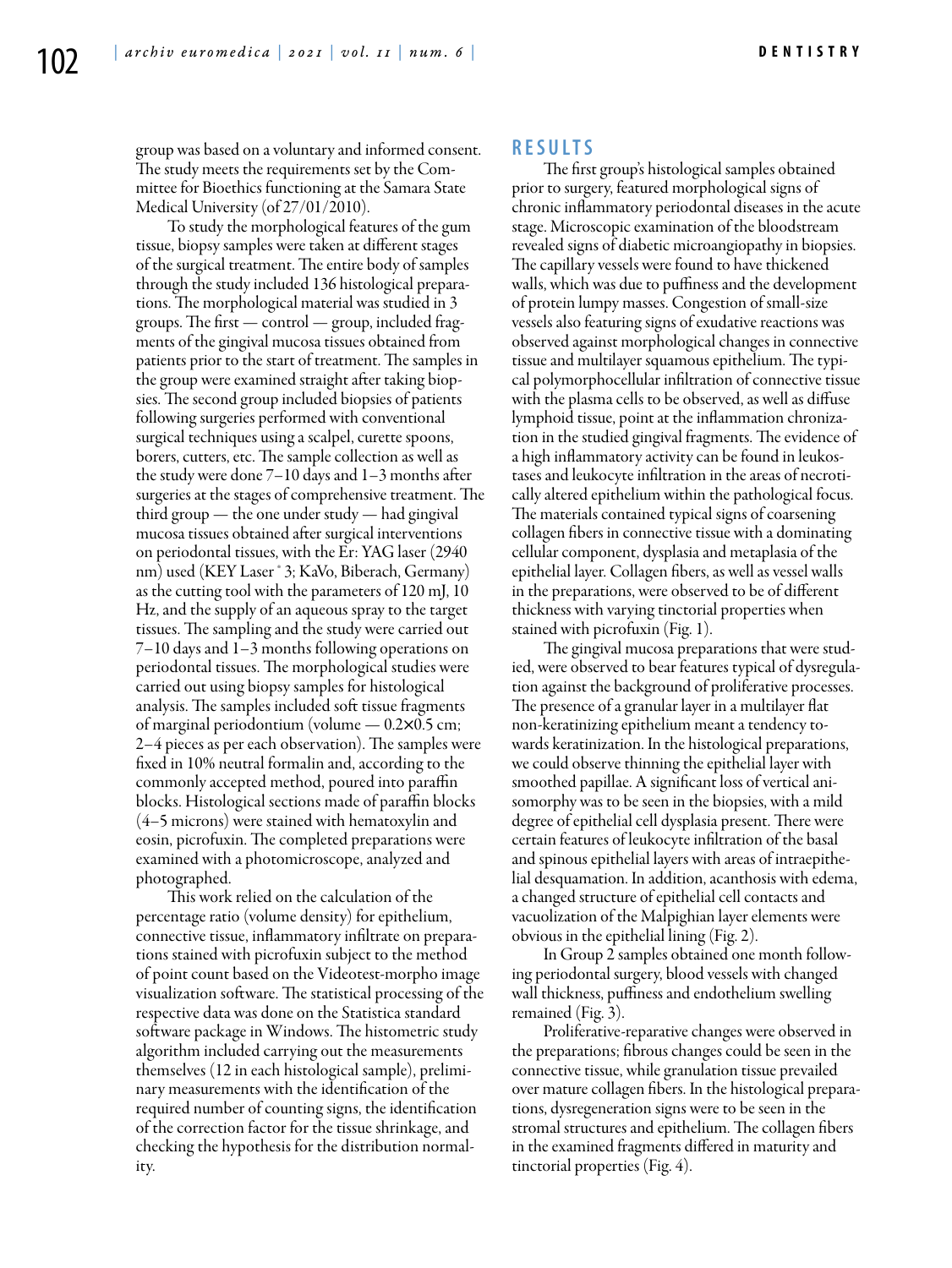

*Fig. 1. Deposition of lumpy protein masses in an arteriole with a swollen wall. Staining: picrofuxin × 900*



*Fig. 2. Acanthosis symptoms in the multilayered flat nonkeratinizing epithelium, inflammatory infiltration in the underlying tissue. Staining: hematoxylin and eosin × 100*



*Fig. 3. Gum histological sample, 1 month following the periodontal surgery. Multilayered squamous epithelium, granulation tissue, stroma edema, small vessels with swelling endothelium and thickened wall. Staining: picrofuxin × 300*

The third group of biopsies obtained 7–10 days following the surgery using laser technology, revealed no obvious signs of diabetic microangiopathy affecting small arterial vessels. The histological preparations showed no signs of acute inflammation manifested as leukocyte infiltration or necrotic component. Unlike the other two groups, the multilayered flat non-keratinizing epithelium had a normal structure of the oral mucosa. The spinous layer was thicker while acanthotic papillae appeared elongated. The connective tissue stroma had a fibrous component prevailing, which had varying degrees of collagen fibers maturity. The signs of dysregeneration persisted, evidence to that being thin collagen fibers and lumps of collagen surrounded by developed fibrous tissue. The preparations in the said group taken 3 months later, had mature fibrous connective tissue and multilayer flat non-keratinizing epithelium with no signs of inflammation. The examined fragments had a structure that virtually never differed from the normal structure of the gingival mucosa (Fig. 5).

The examined morphological material showed no signs of diabetic microangiopathy, the blood vessels had differentiated walls, with neither inclusions nor thickening. The epithelium was located above the connective tissue base. The epithelial lining thickness, the size and location of the papillae featured no disturbance. The spinous layer had no signs of pathology. Epithelial cells revealed no signs typical of metaplasia, dysplasia, necrobiotic or dystrophic issues. Mature or tough collagen fibers prevailed in the connective tissue. Single focal perivascular lymphocytic infiltrates could be observed. No sign of inflammatory infiltration was odentified (Fig. 6).

Histometric examination suggests signs of subsiding inflammation. The laser technologies, when used for the treatment of tissues at the operated area, left certain signs of reparation, with developing connective tissue and the restoration of the epithelial lining structure. As soon as seven days following the surgery, the area of the pathological periodontal focus where the erbium laser was used, showed a significant increase in the volume density of the vascular component and connective tissue against a decrease in the inflammatory infiltrate volume density. The volume density of the epithelium revealed basically no change. The epithelial lining thickness was not affected by any decrease in the edema or a lower number of intraepithelial leukocytes and microvessels (Table 1).

## **D i scu s s i o n**

Inflammation affecting periodontal tissues reveals irreversible loss of the tooth-supporting structures, including the gum connective tissue fibers, the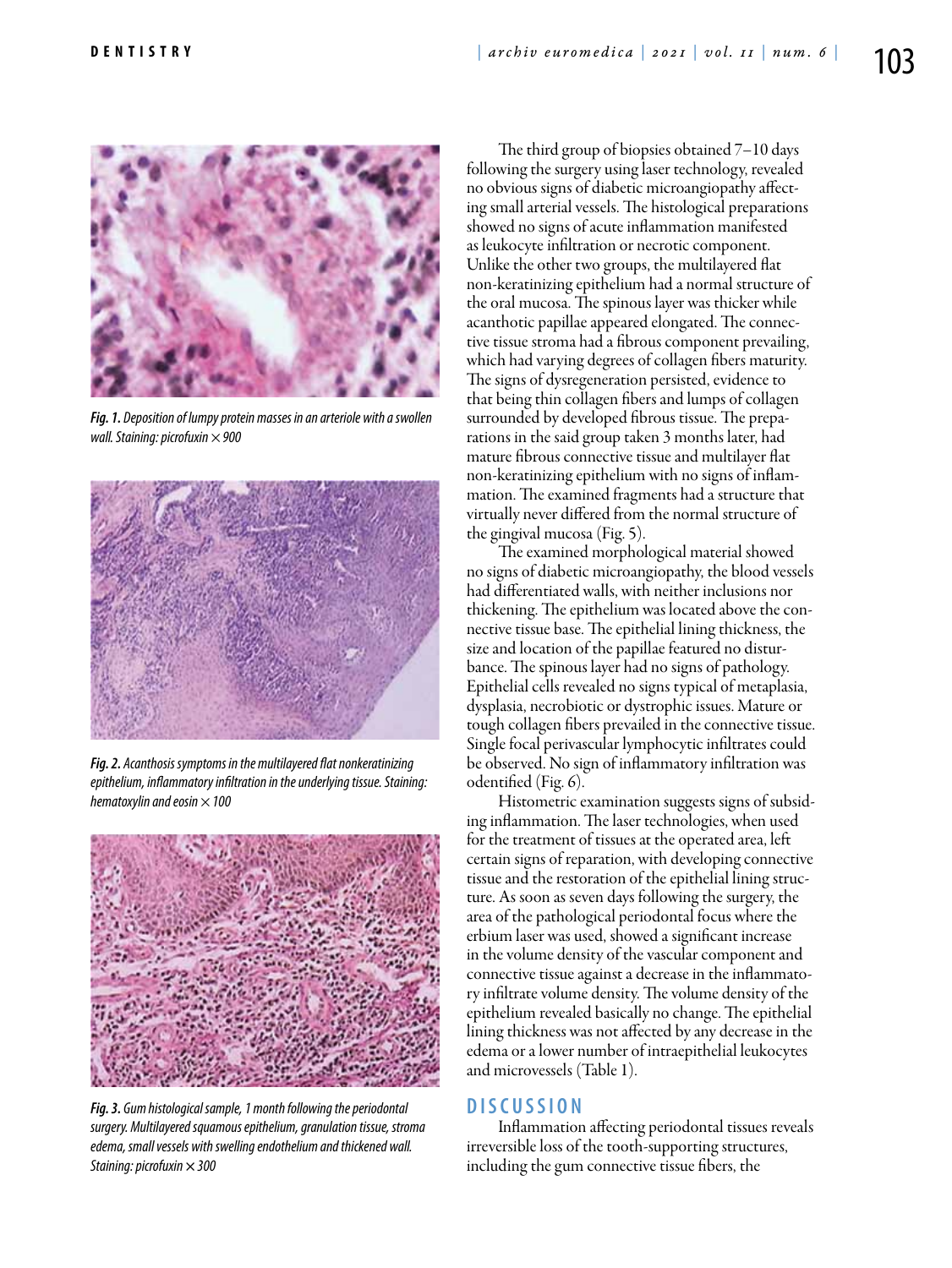

*Fig. 4. Connective tissue proliferation. Collagen fibers featuring various thicknesses and tinctorial properties. Staining: picrofuxin × 100*



*Fig. 5. 3 m following laser treatment. Normal structure of the mucous membrane. Staining: hematoxylin and eosin × 300*



*Fig. 6. 3 m following laser treatment. Multilayered flat non-keratinizing epithelium with no signs of acanthosis; moderate fibrosis seen in the underlying tissue. Staining: hematoxylin and eosin × 100*

*Table 1. Tissue volume density ratio vs. inflammatory infiltrate in gum biopsies, patients with Type I and II diabetes mellitus through surgical curettage and laser treatment following treatment for inflammatory and destructive periodontal diseases, (М±m)*

| Observation term                             | Volume density index (%)               |                |
|----------------------------------------------|----------------------------------------|----------------|
|                                              | Connective<br>tissue                   | Epithelium     |
| Surgery with a scalpel                       | $17.3 + 3.8$                           | $42.3 \pm 3.6$ |
| 1 month following the surgery (scalpel)      | $79.7 + 7.8$                           | $36.4 \pm 4.1$ |
| 7-10 days following treatment with laser     | $56.1* \pm 3.6$                        | $77.5* + 2.3$  |
| 1-3 months following treatment with<br>laser | $66.2^* + 3.7$ 24.5 <sup>*</sup> + 2.6 |                |

*Note: \* — statistically meaningful difference, р<0.05*

periodontal ligament and the alveolar bone. Local irreversible tissue destruction leads eventually to partial or complete loss of teeth [34, 35]. The link between DM and periodontitis is actually bilateral [8], which means there is a need for ways to improve the treatment effectiveness when dealing with these diseases. The treatment outcomes for periodontitis in patients with DM, when low-power lasers are used, are available [36]. Employing the Er: YAG laser (2940 nm) to treat inflammatory periodontitis issues against DM allows obtaining outcomes that differ from those offered by standard approaches. The research described above proves the effectiveness of the Er: YAG laser (2940 nm) in periodontal surgery, when used as a cutting tool, as well as a means of tissue biostimulation. The Er: YAG laser irradiation has proved to be a comfortable choice for patients, which offers a high therapeutic effect causing no thermal damage to the surrounding tissues, unlike other lasers. Compared with standard methods, this type of laser is more conservative and gentler when it comes to periodontal tissues, while there have been no side effects reported when assessing the safety of using a laser at respectively specified wavelength and power.

#### **C o n cl u s i o n**

Taking into account the morphological features pertaining to periodontal tissues in patients with Type I and type II diabetes mellitus after surgical intervention the use of the erbium laser proves to have certain advantage over conventional scalpels. Using a dental laser to treat complex treatment of inflammatory and destructive periodontal diseases entailed no signs of diabetic microangiopathy in histological samples. The morphological presentation of the gum tissues reflected the common structure of the mucous membrane with restoring epithelial-stromal ration and an increase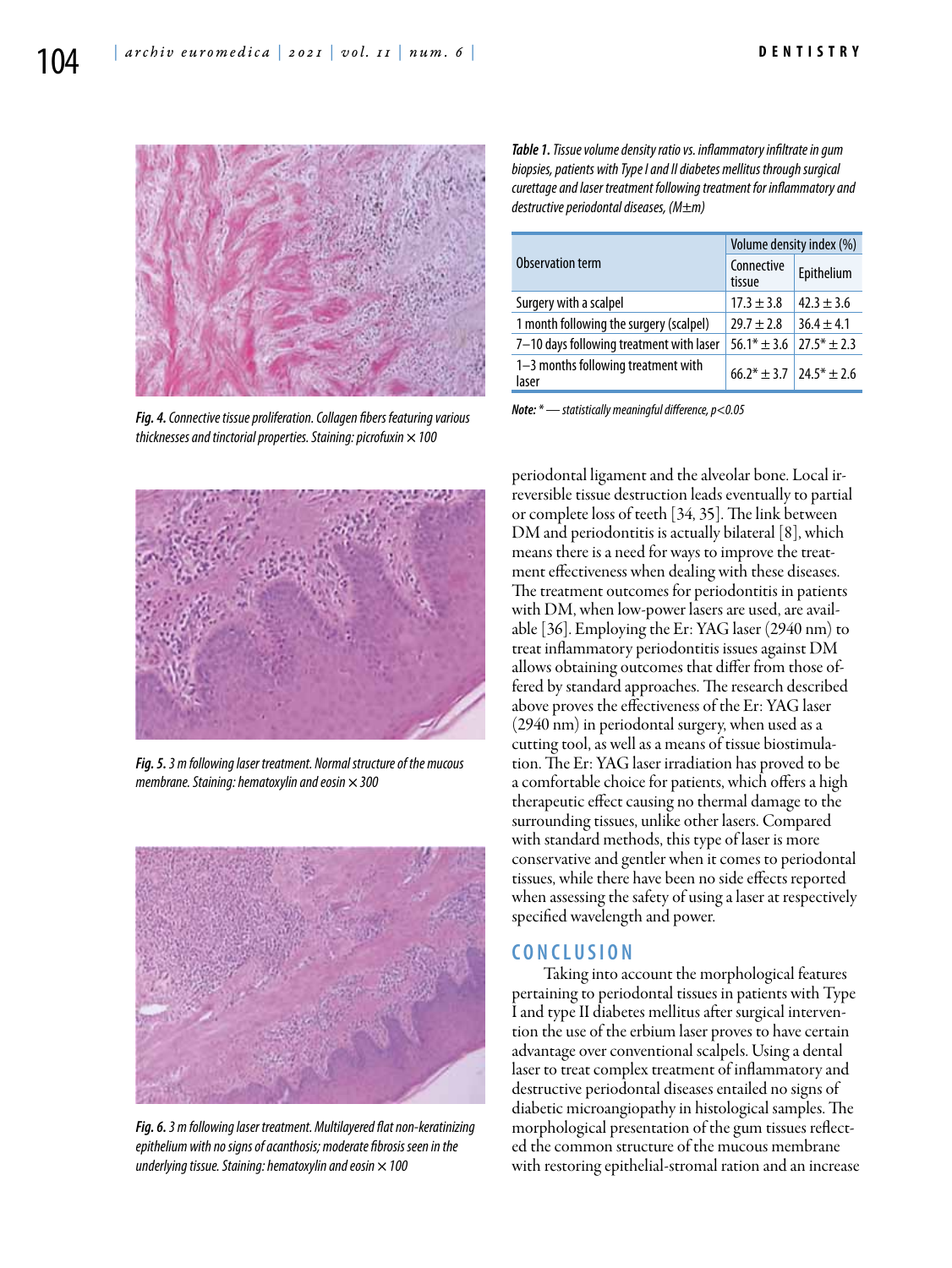in fibrosis without any distinct signs of inflammation. The use of the erbium laser as a cutting tool offers a completely new potential for the rehabilitation of chronic infection foci in the oral cavity, and ultimately improves the quality of life of patients suffering from diabetes mellitus.

## **REFEREN CES**

- 1. MEISEL P., KOCKER T. Photodynamic therapy<br>for periodontal disease: state of the art. J Photoch-Photobiol B 2005; 79: 159–170. DOI: 10.1016 / j.jphotobiol.2004.11.023
- 2. Southerland. J.H., Taylor G.W., Offenbacher S. Diabetes and periodontal infection: making the connection. Clin Diabetes 2005; 23 (4):171–178 DOI: 10.2337 / diaclin.23.4.171
- 3. Taiyeb-Ali T.B., Raman R.P.C., Vaithilingam R.D. The relationship between periodontal disease and diabetes mellitus: an Asian perspective. Periodontology 2000 2011; 56: 258–268. DOI: 10.1111 / j.1600-0757.2010.00370.x.
- MEALEY, B.L., OATES, T.W. Diabetes Mellitus and Periodontal Diseases. J Periodontology 2006; 77: 1289–1303. DOI: 10.1007 / s11892-013-0367-у
- 5. CHAFFEE BW, WESTON SJ. Association between chronic periodontal disease and obesity: a systematic review and meta-analysis. J Periodontol 2010; 81(12): 1708–24. DOI: 10.1902 / jop.2010.100321
- 6. Collison K.S., Parhar R.S., Saleh S.S., Meyer B.F., Kwaasi A.A., Hammami M.M., et al. RAGE mediated neutrophil dysfunction is evoked by advanced glycation end products (AGEs). J LeukocBiol 2002; 71(3): 433–44.
- 7. Gyurko R, Siqueira CC, Caldon N, Gao L, lycemia predisposes to exaggerated inflammatory response and leukocyte dysfunction in Akita mice. J Immunol 2006; 177(10): 7250–6. DOI: 10.4049 / jimmunol.177.10.7250
- 8. LALLA E, PAPAPANOU PN. Diabetes mellitus and periodontitis: a tale of two common interrelated diseases. Nat Rev Endocrinol 2011; 7(12): 738–48. 136 Dental considerations DOI: 10.1038 / nrendo.2011.106
- 9. Lamster I.B., Lalla E, Borgnakke W.S., **TAYLOR G.W.** The relationship between oral health and diabetes mellitus. J Am Dent Assoc 2008; 139 (Suppl):19S–24S. DOI: 10.14219 / jada.archive.2008.0363
- 10. Mealey BL, Ocampo GL. Diabetes mellitus and periodontal disease. Periodontol 2000 2007; 44: 127–53. DOI: 10.1111 / j.1600-0757.2006.00193.x
- 11. TAYLOR GW, BORGNAKKE WS. Periodontal disease: associations with diabetes, glycemic control and complications. Oral Dis 2008; 14(3): 191–203. DOI: 10.1111 / j.1601-0825.2008.01442.x
- 12. Taylor GW, Borgnakke WS. Treatment of estab- lished complications: periodontal disease. In: Herman

W.H., Kinmouth A.L., Wareham N.J., Williams R, eds. The Evidence Base in Diabetes Care, 2nd edition. Chichester, The United Kingdom: John Wiley & Sons; 2010.

- 13. Chavarry NGM, Vettore MV, Sansone C, SHEIHAM A. The relationship between diabetes mellitus and destructive periodontal disease: a metaanalysis. Oral Health Prev Dent 2009; 7(2): 107–27.
- 14. Khader YS, Dauod AS, El-Qaderi SS, Alkafajei A, Batayha WQ. Periodontal status of diabetics compared with nondiabetics: a meta-analysis.[see comment in: Evid Based Dent. 2006;7(2):45; PMID: 16858380]. J Diabetes Complications 2006; 20(1): 59–68. DOI: 10.1016 / j.jdiacomp.2005.05.006
- 15. Consensus report. Periodontal diseases: Pathogenesis and microbial factors. Ann Periodontol 1996; 1: 926–932. DOI: 10.1902 / annals.1996.1.1.926.
- 16. Socranscy S.S., Haffajee A.D., Cugini M.A. ET AL. Microbial complexes in subgingival plaque. J ClinPeriodontol 1998; 25; 134–144. DOI: 10.1111 / j.1600-051x.1998.tb02419.x.
- 17. ATIEH M.A. Photodynamic therapy as an adjunctive treatment for chronic periodontitis: a meta-analysis. Lasers Med Sci 2010; 25; 605–613. DOI: 10.1007 / s10103-009-0744-6
- 18. Adriaens P.A., Adriaens L.M. Effects of nonsurgical periodontal therapy on hard and soft tissues. Periodontology 2000 2000; 36: 121–145. DOI: 10.1111 / j.1600-0757.2004.03676.x
- 19. THIHA K., TAKEUCHI Y., UMEDA M. ET AL. Identification of periodontopathic bacteria in gingival tissue of Japanese periodontitis patients. Oral MicrobiolImmunol 2007; 22: 201–207. DOI: 10.1111 / j.1399- 302X.2007.00354.x
- 20. Al-Zahrani M.S., Bamchmous S.O., Alhasani A.A. ET AL. Short-term effects of photodynamic therapy on periodontal status and glycemic control of patients with diabetes. J Periodontol 2009; 80; 1568–1573. DOI: 10.1902 / jop.2009.090206
- 21. Noro Fihlo G.A., Casarin R.C.V., Casati M.Z. **ET AL.** PDT in non-surgical treatment of periodontitis in HIV patients; A split-mouth, randomized clini- cal trial. Lasers Surg Med 2012; 44: 296–302. DOI: 10.1002 / lsm.22016
- 22. American Academy of Periodontology. Statement on the efficacy of lasers in the non-surgical treatment of inflammatory periodontal disease. J Periodontol 2011; 82; 513–514. DOI: 10.1002 / JPER.17-0356
- 23. Ishicawa I., Aoki A., Tacasaki AA. et al. Application of lasers in periodontics: true innovation or myth? Periodontology 2000 2009; 50: 90–126. DOI: 10.1111 / j.1600-0757.2008.00283.x
- 24. Pick R.M., Pecaro B.C. Use of the CO laser in soft tissue dental surgery. Lasers Surg Med 1987; 7: 207–213. DOI: 10.1002/lsm.1900070213.
- 25. PICK R.M., COLVARD M.D. Current status of lasers in soft tissue dental surgery. J Periodontol 1993; 64; 589–602. DOI: 10.1902 / jop.1993.64.7.589